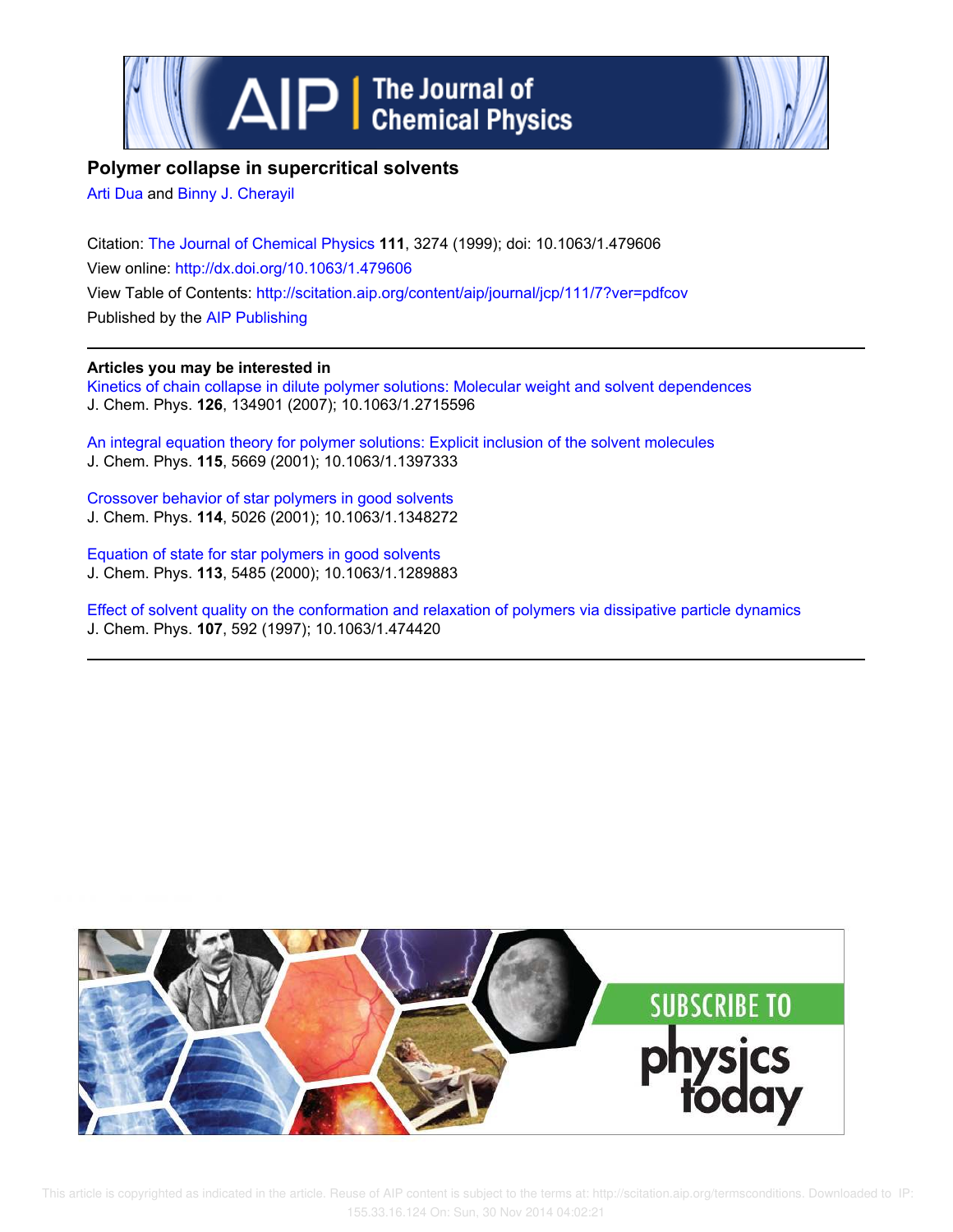# **Polymer collapse in supercritical solvents**

Arti Dua and Binny J. Cherayil

*Department of Inorganic & Physical Chemistry, Indian Institute of Science, Bangalore-560012, India*

(Received 29 December 1998; accepted 19 May 1999)

We show analytically that in dilute solutions of high molecular weight polymers, a collapse transition of the chain can be induced by proximity to the critical point of the solvent. The transition is driven by the fluctuations in the medium, which lead to an effective attractive interaction of long range between different parts of the polymer. At the critical point itself, however, the chain adopts the same average conformations that characterize its size in the off-critical limit. In other words, on approach to the critical point, the polymer is found first to contract and collapse, and then subsequently to return to its original dimensions. This behavior has recently been observed in simulations of polymer-solvent mixtures near the lower critical solution temperature of the system, and it is also known to be characteristic of solutions of polymers in bicomponent solvent mixtures near the critical consolute point of the two solvents. © *1999 American Institute of Physics.*  $[$ S0021-9606(99)50431-5]

#### **I. INTRODUCTION**

The possibility that large scale solvent fluctuations in polymer solutions might be instrumental in producing dramatic changes to chain conformational behavior seems to have first been seriously investigated by de Gennes, $<sup>1</sup>$  who</sup> showed, with Brochard, $2$  that polymers in the vicinity of the critical consulate point of a bicomponent solvent mixture would first collapse, and then, at the critical point itself, reexpand. Vilgis, Sans, and Jannink<sup>3</sup> (VSJ) later reached much the same conclusions using a somewhat more elaborate field theoretic reformulation of Brochard and de Gennes's scaling arguments. Numerical simulations have tended to confirm these predicted effects, $4,5$  but only recently has experimental evidence — gathered from measurements of light scattering in solutions of polyacrylic acid in water and 2,6-lutidine shown that the effects appear to be real.<sup>6</sup> The origin of fluctuation-induced conformational transitions is generally believed to lie in the preferential adsorption of one of the solvent components onto the polymer,  $1,2,7$  and the screening out, as a result, of excluded volume interactions between different parts of the chain, with the degree of ''wetting'' between solvent and polymer being determined by proximity to the critical point of the solvent mixture.

Recent simulations of isolated chains in a single solvent near the lower critical solution temperature (LCST) of the solution, reveal strikingly similar effects, including partial chain collapse and re-expansion.<sup>8,9</sup> LCST behavior is well known to occur in solutions of polymers in supercritical fluids  $(SCFs)^{10}$  — indeed the LCST is often very near the gasliquid critical point of the pure solvent<sup>9</sup> — so a general theory of polymer behavior in SCFs, apart from its own intrinsic importance,  $11,12$  could be expected to offer insights into these numerical results. No such theory is yet available, but given the dominant role of fluctuations in critical phenomena, the methods of field theory — as developed in the analysis of VSJ, for example — would seem to provide the natural starting point for its construction. However, the VSJ treatment of polymers in near critical solvent mixtures does not itself allow for a consideration of the problem of a polymer in a single solvent. The parameters that describe the interaction of the polymer with the two solvents are required to be distinct, and the limit in which they are made identical leads to the complete decoupling of polymer and solvent. Moreover, although the formalism is couched in the language of field theory, it relies ultimately on a simplified version of Flory theory to derive relations between chain dimensions and critical fluctuations. A separate and more rigorous description of the polymer-SCF situation is therefore desirable, and the present paper is an attempt to provide such a description.

The following section outlines the derivation of an expression for the size of a chain in a polymer-solvent mixture. The derivation proceeds essentially by averaging the Hamiltonian of the two-component system over the configurational degrees of freedom of the solvent alone. An additional attractive interaction is generated thereby that can be expressed in terms of the structure factor of the pure solvent. Within the present level of approximation, the structure factor contains all the details that describe the effects of critical fluctuations on the equilibrium properties of the polymer. Section III describes the actual evaluation of the mean square end-to-end distance  $\langle R^2 \rangle$  of the chain using the Edwards– Singh method.  $\langle R^2 \rangle$  is found to depend on the ratio  $\alpha$  of the size of the chain to the correlation length of the solvent density fluctuations. Section IV derives the scaling relations between *R* and chain length *N* for various limiting values of  $\alpha$ , and Sec. V briefly presents some general conclusions.

#### **II. THEORY**

The starting point of our calculations is the following expression for the mean square end-to-end distance  $\langle R^2 \rangle$  of a single chain in a fluid:

 This article is copyrighted as indicated in the article. Reuse of AIP content is subject to the terms at: http://scitation.aip.org/termsconditions. Downloaded to IP: 155.33.16.124 On: Sun, 30 Nov 2014 04:02:21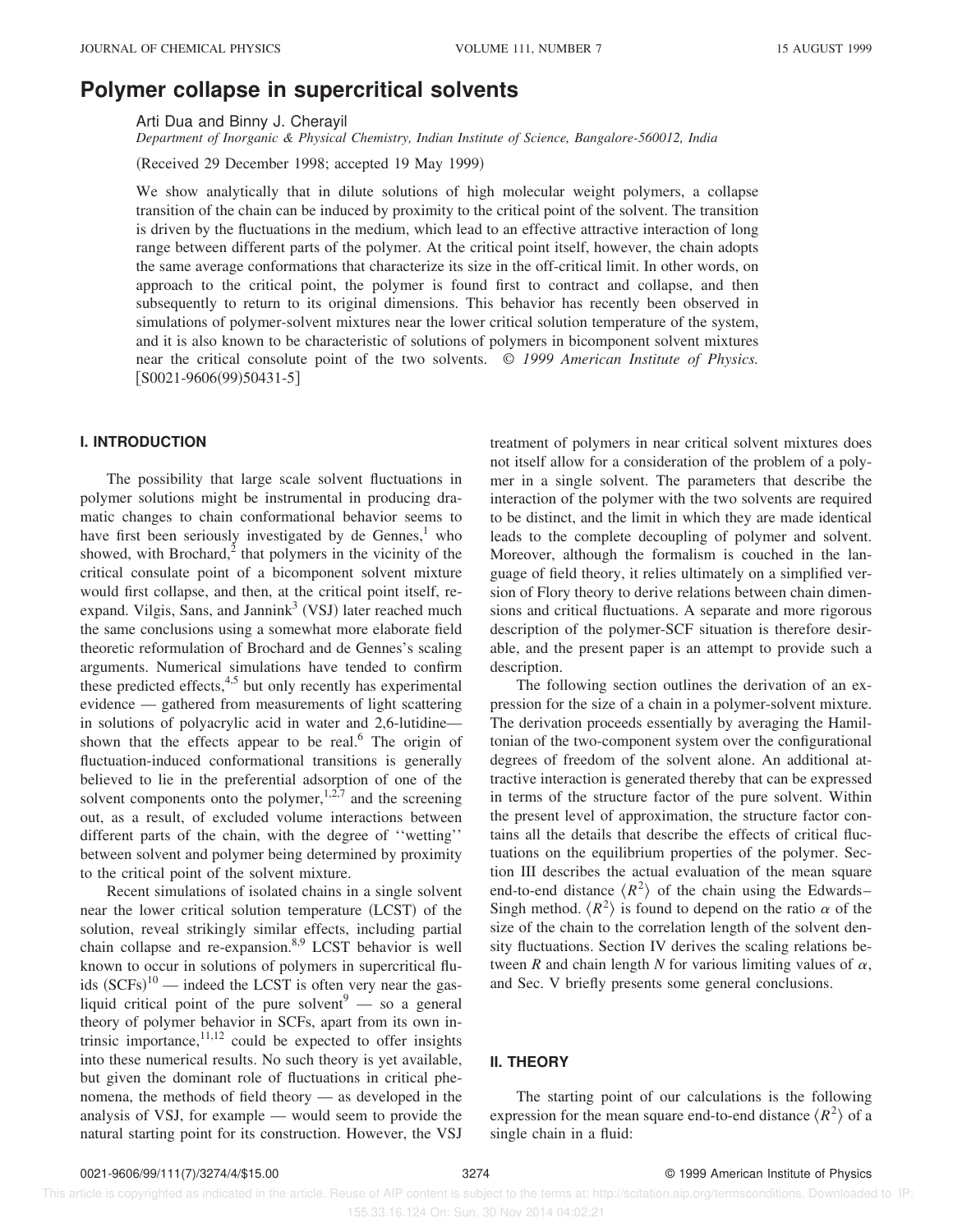$$
\langle R^2 \rangle = \lim_{\lambda \to 0} \frac{\partial}{\partial \lambda} \ln Z(\lambda), \tag{1}
$$

where  $Z(\lambda)$ , defined below, is the configurational partition function of the polymer-solvent mixture evaluated at some value of a parameter  $\lambda$ :

$$
Z(\lambda) = \int \mathcal{D}[1] \int \mathcal{D}[2] exp \left[ -H + \lambda \int_0^N d\tau \dot{\mathbf{r}}(\tau) \cdot \int_0^N d\tau \dot{\mathbf{r}}(\tau) \right].
$$
 (2)

Here, the symbols  $\mathcal{D}[1]$  and  $\mathcal{D}[2]$  stand for the measures on the space of conformations of polymer (component 1) and solvent (component 2). The conformations of the polymer are described by the continuous curve  $\mathbf{r}(\tau)$ , which defines the spatial location, in Cartesian coordinates, of the monomer at the point  $\tau$ .<sup>13</sup> *N* is the total length of the polymer along its contour, while  $\int_0^N d\tau \, \dot{\mathbf{r}}(\tau)$ (= $\mathbf{r}(N) - \mathbf{r}(0)$ ) is the end-to-end distance of the chain, the origin of coordinates being taken to coincide with the position of the first monomer. The solvent is viewed as a collection of *n* point particles whose positions in space are described by the vectors  $\mathbf{q}_i$ , *i*  $=1, \ldots, n$ . *H* is the Hamiltonian of the system in units of the thermal energy  $k_B T$ , and is given by

$$
H = H_1 + H_2 + H_{12}.
$$
\n(3)

The polymer Hamiltonian  $H_1$  is assumed to be of the form<sup>13</sup>

$$
H_1 = \frac{3}{2l} \int_0^N d\tau \left| \frac{\partial \mathbf{r}(\tau)}{\partial \tau} \right|^2 + \frac{1}{2} g_0 \int_0^N d\tau \int_0^N d\tau' \, \delta[\mathbf{r}(\tau) - \mathbf{r}(\tau')] \,,\tag{4}
$$

where *l* is the Kuhn length between effective chain segments, and  $g_0$  is a dimensional parameter that is a measure of the strength of *repulsive* excluded volume interactions. The solvent Hamiltonian  $H_2$  is written as

$$
H_2 = \frac{1}{2} \sum_{i=1}^n \sum_{j \neq i}^n V^{(22)}(\mathbf{q}_i - \mathbf{q}_j),
$$
 (5)

where  $V^{(22)}$  is a pair potential whose exact form will not need to be specified. The mixed term  $H_{12}$ , representing interactions between polymer and solvent, is expressed as

$$
H_{12} = \sum_{i=1}^{n} \int_{0}^{N} d\tau \ V^{(12)}[\mathbf{r}(\tau) - \mathbf{q}_{i}] \tag{6}
$$

which can be written in the equivalent form

$$
H_{12} = \frac{1}{(2\pi)^3} \int d\mathbf{k} \,\hat{V}^{(12)}(\mathbf{k}) \hat{\rho}_1(-\mathbf{k}) \hat{\rho}_2(\mathbf{k}),\tag{7}
$$

where  $\hat{\rho}_1$  and  $\hat{\rho}_2$  are the Fourier transforms of the local monomer and solvent density, respectively, which are defined by

$$
\rho_1(\mathbf{r}) = \int_0^N d\tau \; \delta[\mathbf{r} - \mathbf{r}(\tau)],\tag{8}
$$

$$
\rho_2(\mathbf{r}) = \sum_{i=1}^n \delta(\mathbf{r} - \mathbf{q}_i). \tag{9}
$$

 $Z(\lambda)$  may now be re-expressed as

$$
Z(\lambda) = Z_2 \int \mathcal{D}[1] \exp\left[-H_1 + \lambda \int_0^N d\tau \frac{\partial \mathbf{r}(\tau)}{\partial \tau} \cdot \int_0^N d\tau \frac{\partial \mathbf{r}(\tau)}{\partial \tau}\right] \langle e^{-H_{12}} \rangle \tag{10}
$$

by introducing into Eq.  $(2)$  the configurational partition function of the solvent,  $Z_2 = \int \mathcal{D}[2] \exp(-H_2)$ , and defining a solvent average  $\langle \cdots \rangle$  as

$$
\langle \cdots \rangle = \frac{1}{Z_2} \int \mathcal{D}[2] (\cdots) e^{-H_2}.
$$
 (11)

Employing a cumulant expansion for the average in Eq.  $(10)$ , and truncating the expansion at second order, we can readily show that

$$
\langle R^2 \rangle = \lim_{\lambda \to 0} \frac{\partial}{\partial \lambda} \ln e^{-\overline{\rho}_1 \overline{\rho}_2 \hat{V}^{(12)}(0)} \int \mathcal{D}[1] \exp \Bigg[ -H_1
$$
  
+  $\lambda \int_0^N d\tau \, \mathbf{r}(\tau) \cdot \int_0^N d\tau \, \mathbf{r}(\tau)$   
+  $\frac{1}{2(2\pi)^3} \int d\mathbf{k} |\hat{V}^{(12)}(\mathbf{k})|^2 |\hat{\rho}_1(\mathbf{k})|^2 \hat{S}_{22}(\mathbf{k}) \Bigg], \quad (12)$ 

where  $\rho_1$  and  $\rho_2$  are the mean monomer and solvent densities, respectively, and  $\hat{S}_{22}(\mathbf{k})$  is the equilibrium structure factor of the pure solvent. In truncating the cumulant expansion at second order, we are assuming, implicitly, that the coupling between monomer and solvent is weak. A more thorough analysis incorporating cubic and quartic corrections<sup>14</sup> may be carried out, but for the present purposes, the present level of detail is expected to be adequate.

In the same vein, by virtue of the importance of long wavelength density fluctuations to the near-critical behavior of the solvent, it should be possible to write, as a further simplifying approximation:

$$
\hat{V}^{(12)}(\mathbf{k}) = \hat{V}^{(12)}(\mathbf{0}).\tag{13}
$$

We also approximate the solvent structure factor by its Ornstein–Zernicke form:

$$
\hat{S}_{22}(\mathbf{k}) = \rho_2 k_B T \kappa_T \frac{\xi^{-2}}{k^2 + \xi^{-2}},
$$
\n(14)

which is expected to interpolate fairly accurately between the near and off-critical limits in the small  $k$  limit. In Eq.  $(14)$ ,  $\kappa_T$  is the isothermal compressibility of the solvent, and  $\xi$  is the correlation length of density fluctuations. Somewhat better analytic representations of the structure factor are known,<sup>15,16</sup> but their use here is unlikely to alter the final conclusions qualitatively or even to be fully justified given the other approximations that have been made.

#### The end-to-end distance is now given by

This article is copyrighted as indicated in the article. Reuse of AIP content is subject to the terms at: http://scitation.aip.org/termsconditions. Downloaded to IP: 155.33.16.124 On: Sun, 30 Nov 2014 04:02:21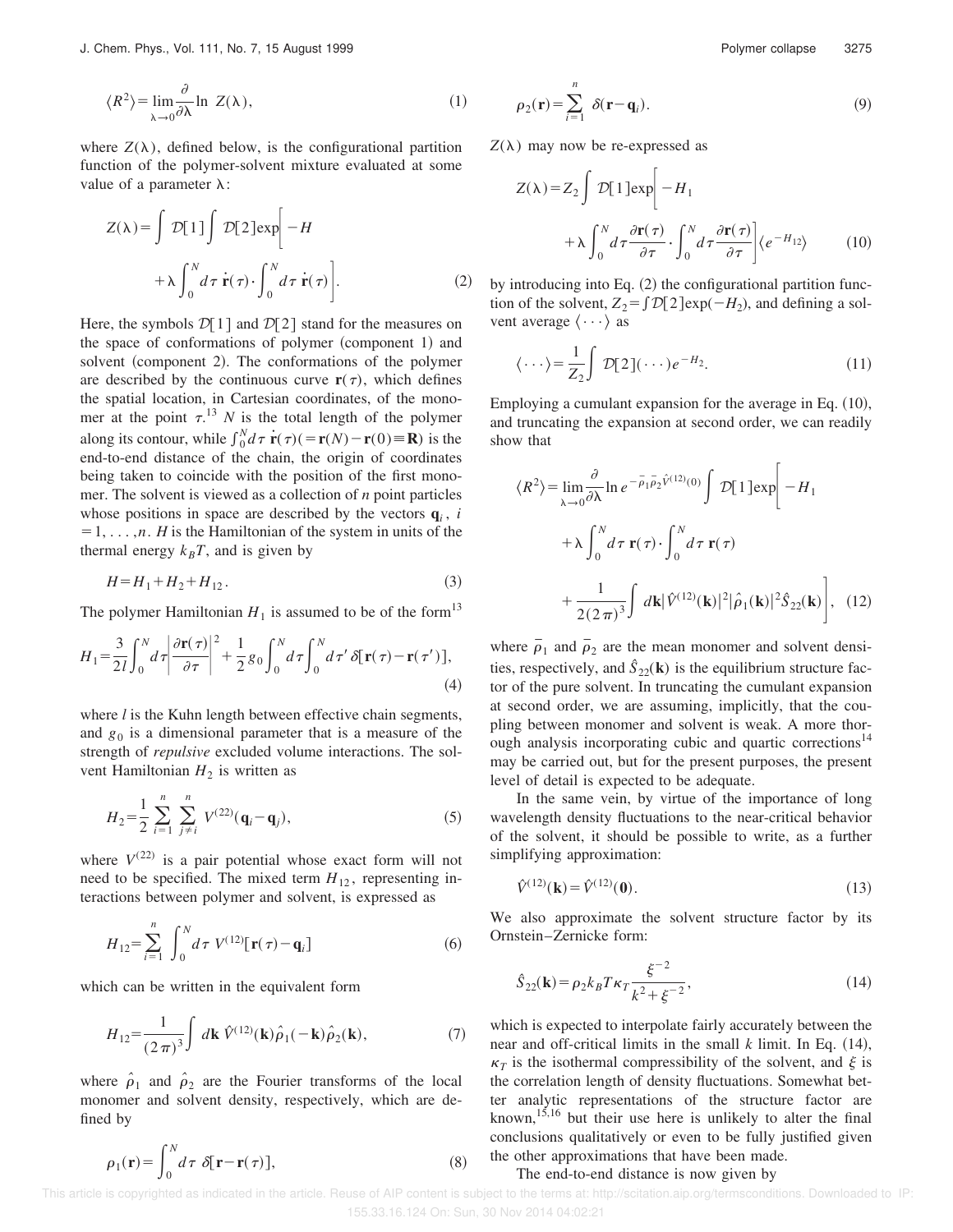$$
\langle R^2 \rangle = \frac{1}{Q} \int d\mathbf{R} \int_{\mathbf{r}(0) = \mathbf{0}}^{\mathbf{r}(N) = \mathbf{R}} \mathcal{D}[\mathbf{r}(\tau)] R^2 \exp\left\{-\frac{3}{2l} \int_0^N |\dot{\mathbf{r}}(\tau)|^2 - \frac{1}{2} g_0 \int_0^N d\tau \int_0^N d\tau' \delta[\mathbf{r}(\tau) - \mathbf{r}(\tau')] + H_I \right\}
$$
(15)

$$
\equiv \frac{1}{Q} \int d\mathbf{R} \int_{\mathbf{r}(0)=0}^{\mathbf{r}(N)=\mathbf{R}} \mathcal{D}[\mathbf{r}(\tau)] R^2 \exp(-H_0 - H_V + H_I),
$$
\n(16)

where  $H_0$  is the chain connectivity term,  $H_V$  is the term describing excluded volume interactions, and  $H_I$  is an effective *attractive* interaction term defined by

$$
H_{I} = \frac{1}{2(2\pi)^{3}}\mu_{0} \int_{0}^{N} d\tau \int_{0}^{N} d\tau' \int d\mathbf{k} \frac{1}{k^{2} + \xi^{-2}} \exp\{-i\mathbf{k} \cdot \mathbf{r}(\tau) - \mathbf{r}(\tau')\},
$$
\n(17)

where

$$
\mu_0 = \hat{V}^{(12)}(0)^2 \rho_2 k_B T \kappa_T \xi^{-2}.
$$
 (18)

The quantity  $Q$  in the denominator of Eqs.  $(15)$  and  $(16)$  is identical to the numerator except that it has no factor of  $R^2$ .

#### **III. THE EDWARDS–SINGH METHOD**

The evaluation of  $\langle R^2 \rangle$  in Eq. (16) is most conveniently carried out using the self-consistent perturbative scheme developed by Edwards and Singh.<sup>17</sup> The details of the method are fairly well known, so we shall discuss its application to the present problem only briefly. The basic idea behind the method is to introduce into the given Hamiltonian the following reference Hamiltonian *H<sup>R</sup>* involving an unknown step length  $l_1$ :

$$
H_R = \frac{3}{2l_1} \int_0^N d\tau |\dot{\mathbf{r}}(\tau)|^2,
$$
\n(19)

such that

$$
\langle R^2 \rangle = \frac{\int \mathcal{D}[\mathbf{r}(\tau)] R^2 \exp[-H_R - (H_0 - H_R) - H_V + H_I]}{\int \mathcal{D}[\mathbf{r}(\tau)] \exp[-H_R - (H_0 - H_R) - H_V + H_I]}.
$$
\n(20)

The exponentials in the numerator and denominator are now linearized around the reference Hamiltonian, whereupon to first order in the expansion,  $\langle R^2 \rangle$  is found to be given by

$$
\langle R^2 \rangle = \langle R^2 \rangle_R - \langle R^2 (H_0 - H_R) \rangle_R + \langle R^2 \rangle_R \langle H_0 - H_R \rangle_R
$$
  
 
$$
- \langle R^2 H_V \rangle_R + \langle R^2 \rangle_R \langle H_V \rangle_R + \langle R^2 H_I \rangle_R
$$
  
 
$$
- \langle R^2 \rangle_R \langle H_I \rangle_R, \tag{21}
$$

where the angular brackets denote an average with respect to the probability distribution of the reference Hamiltonian. The requirement that  $\langle R^2 \rangle = N l_1$  identically demands that the terms beyond the first on the right hand side of Eq.  $(21)$  sum to zero, a condition that determines the value of the unknown step length  $l_1$  as a function of  $N$  and the other parameters that define the Hamiltonian. The averages appearing in Eq.  $(21)$ are easily calculated; they are

1

 $\sqrt{1}$ 

$$
\langle R^2(H_0 - H_R) \rangle_R - \langle R^2 \rangle_R \langle H_0 - H_R \rangle_R = N l_1^2 \left( \frac{1}{l} - \frac{1}{l_1} \right), \qquad (23)
$$
  

$$
\langle R^2 H_V \rangle_R - \langle R^2 \rangle_R \langle H_V \rangle_R
$$
  

$$
= -\frac{g_0 l_1^2}{9(2\pi)^2} \int_0^\infty dk \int_0^N d\tau \int_0^N d\tau' |\tau - \tau'|^2
$$
  

$$
\times k^4 \exp(-k^2 l_1 |\tau - \tau'|/6), \qquad (24)
$$
  

$$
\langle R^2 H_V \rangle_R - \langle R^2 \rangle_R \langle H_V \rangle_R
$$

$$
R^{2}H_{I}\rangle_{R} - \langle R^{2}\rangle_{R}\langle H_{I}\rangle_{R}
$$
  
=  $-\frac{\mu_{0}l_{1}^{2}}{9(2\pi)^{2}}\int_{0}^{\infty}dk \int_{0}^{N}d\tau \int_{0}^{N}d\tau' |\tau - \tau'|^{2}$   
 $\times \frac{k^{4}}{k^{2} + \xi^{-2}} \exp(-k^{2}l_{1}|\tau - \tau'|/6).$  (25)

All the integrals in the above equations may be evaluated analytically. The condition  $\langle R^2 \rangle \equiv N l_1$  then leads to

$$
Nl_1^2 \left( \frac{1}{l} - \frac{1}{l_1} \right) = \frac{\sqrt{6}g_0 N^{3/2}}{\pi^{3/2} l_1^{1/2}} - \frac{216\mu_0 \xi^5}{\pi l_1^2} \left\{ e^{\alpha} [1 - \Phi(\sqrt{\alpha})] \right\}
$$

$$
\times \left( 1 - \frac{2}{3} \alpha + \frac{1}{6} \alpha^2 \right) + 2 \sqrt{\frac{\alpha}{\pi}} - \frac{\alpha}{3} - 1 \right\},
$$
(26)

where  $\alpha$  is the ratio  $Nl_1/6\xi^2 \equiv \langle R^2 \rangle/6\xi^2$ , and  $\Phi$  is the probability integral.<sup>18</sup>

#### **IV. RESULTS**

Depending on the relative magnitudes of the terms on the right hand side of Eq.  $(26)$ , several solutions for  $l_1$  are clearly possible, but three limiting situations are of greatest interest. These are defined by (i)  $\langle R^2 \rangle \ge 6 \xi^2$ , which corresponds to the regime of weak critical fluctuations, and hence to temperatures far from the critical temperature  $T_c$ , (ii)  $\langle R^2 \rangle \ll 6 \xi^2$ , which corresponds to the regime of strong critical fluctuations, and hence to temperatures close to  $T_c$ , and (iii)  $\langle R^2 \rangle = 6 \xi^2$ , which corresponds to a regime intermediate between (i) and (ii).

Away from the critical point, i.e., in region  $(i)$ , the asymptotic expansion of the probability integral<sup>18</sup> simplifies Eq.  $(26)$  to

$$
Nl_1^2\left(\frac{1}{l} - \frac{1}{l_1}\right) = \frac{\sqrt{6}g_0 N^{3/2}}{\pi^{3/2}l_1^{1/2}} - \frac{\sqrt{6}\mu_0 \xi^2 N^{3/2}}{\pi^{3/2}l_1^{1/2}}.
$$
 (27)

An analytic solution to this equation (a fifth-order polynomial in the variable  $\sqrt{l_1/l}$  is not yet known, but  $l_1$  can be determined approximately in the limit  $1/l \ge 1/l_1$  and  $g_0 N^{1/2}$ large. Here

$$
l_1 = \left(\frac{\sqrt{6}g_0 l}{\pi^{3/2}}\right)^{2/5} N^{1/5}.\tag{28}
$$

This result, when combined with the expression  $\langle R^2 \rangle = N l_1$ , leads to the scaling relation

$$
\langle R^2 \rangle_R = NI_1,
$$
\n(29)  
This article is copyrighted as indicated in the article. Reuse of AIP content is subject to the terms at: <http://scitation.aip.org/termsconditions>. Downloaded to IP:  
\n155.33.16.124 On: Sun, 30 Nov 2014 04:02:21